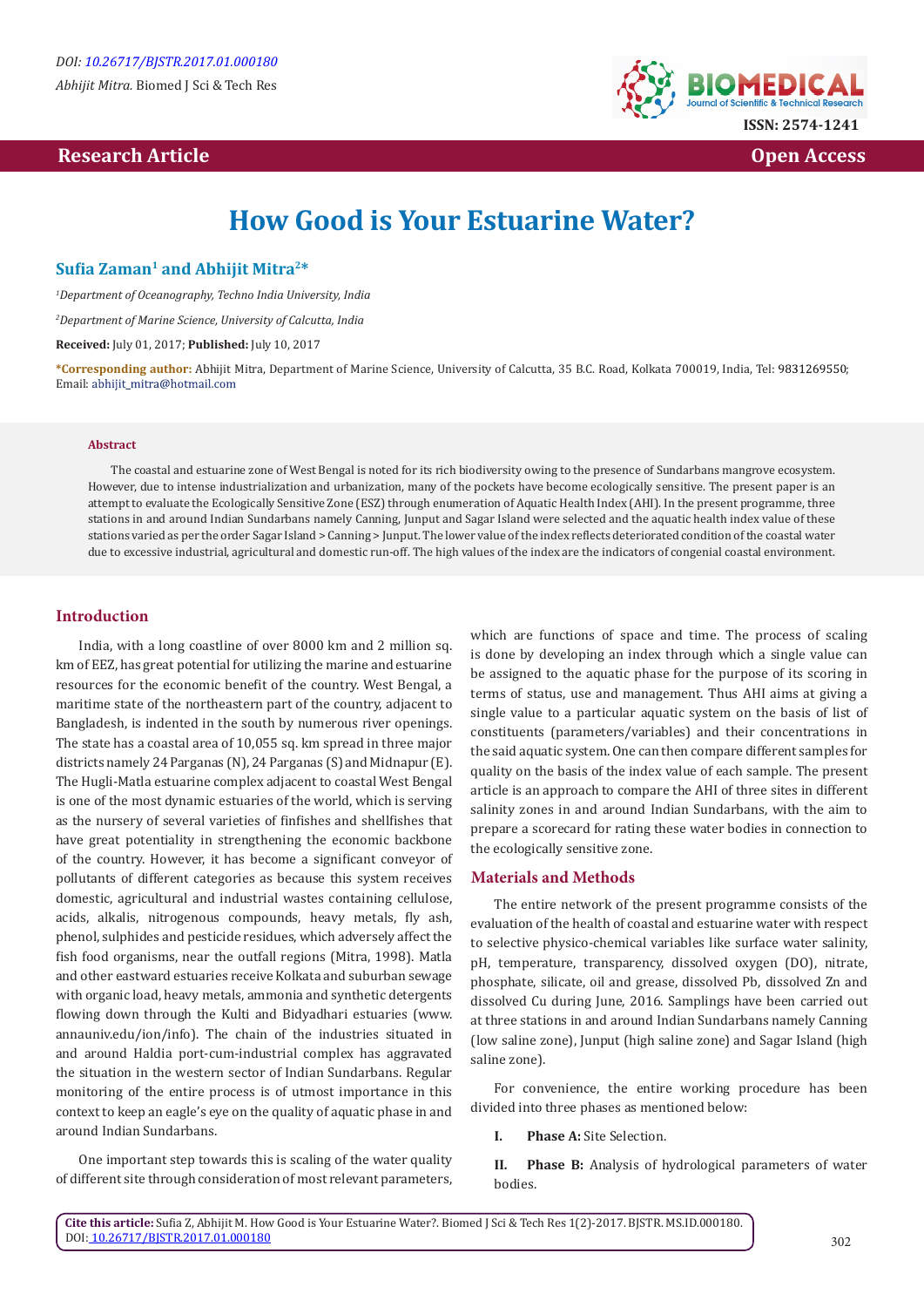**III. Phase C:** Evaluation of water quality index.

## **Phase A: Site Selection**

Samplings were carried out from three stations in and around Indian Sundarbans namely Canning (Stn. 1), Junput (Stn. 2) and Sagar Island (Stn. 3) during premonsoon season (June, 2016).

## **Phase B: Analysis of hydrological parameters of pond water**

The relevant hydrological parameters in connection to identification of ecologically sensitive zone in the coastal stretch of West Bengal and associated estuaries are surface water salinity, fecal coliform, BOD, dissolved oxygen (DO), oil and grease, dissolved Pb, dissolved Zn, dissolved Cu, transparency, water temperature, pH, nitrate, phosphate and silicate.

Surface water salinity was measured in the field by refractometer and cross-checked in the laboratory by argentometric method. Transparency was measured in the field by using a Secchi disc of 30 cm in diameter. Surface water temperature was measured by a Celsius thermometer and pH of the pond water was measured by a portable pH meter (sensitivity  $= \pm 0.02$ ). BOD, DO, oil and grease, nitrate, phosphate and silicate were measured as per the procedure stated [1,2].

The dissolved metal (Zn, Cu and Pb) analysis of water samples

through Atomic Absorption Spectrophotometer (AAS) were carried out as per Chakraborti et al. [3]. For microbial analysis of the coastal water in terms of Fecal Coliform load, the Most Probable Number (MPN) procedure by Multiple Fermentation Technique was followed as stated in 1998 [4] 20<sup>th</sup> edition.

#### **Phase C: Water quality index evaluation**

For evaluating the water quality of the coastal water through AHI the following expression was adopted, which is a modification of Brown's index (1970):

# $\sum_{i=1}^s W_i X q_i$

where,  $W_i$  = weight of i<sup>th</sup> parameter,  $q_i$  = quality of the i<sup>th</sup> parameter (a number between 0 and 100). Depending on the importance of the parameter they are allotted a ranking value of 1 (highest) to 10 (lowest). To convert ratings into weights, a temporary weight of 1.0 was assigned to the parameter, which received the highest significance ratings (here salinity received the topmost score). All other temporary weights were obtained by dividing the highest ranking with each individual rating. Each temporary weight was then divided by the sum of all the temporary weights to arrive at the final weight of each parameter. The sum of the product of the individual final weight (W*<sup>i</sup>* ) and individual quality rating (q*<sup>i</sup>* ) was used (Tables 1-6).

| Table 1: Significance, ratings and weights of the relevant parameters in connection to Coastal Water Quality determination. |  |  |
|-----------------------------------------------------------------------------------------------------------------------------|--|--|
|-----------------------------------------------------------------------------------------------------------------------------|--|--|

| Parameter                    | Ranking | <b>Temporary weight</b> | Final weight $W_i$ |
|------------------------------|---------|-------------------------|--------------------|
| Salinity (%)                 | 1.2     | 1.0000                  | 0.2060             |
| Fecal Coliform (No./100 ml)  | 1.5     | 0.8000                  | 0.1648             |
| BOD (5-day)                  | 2.5     | 0.4800                  | 0.0989             |
| Dissolved oxygen (DO) (mg/l) | 2.9     | 0.4137                  | 0.0852             |
| Oil and grease(mg/l)         | 3.1     | 0.3871                  | 0.0797             |
| Dissolved Pb (µg/l)          | 4.5     | 0.2667                  | 0.0549             |
| Dissolved Cu (µg/l)          | 4.7     | 0.2553                  | 0.0526             |
| Dissolved Zn (µg/l)          | 4.9     | 0.2449                  | 0.0504             |
| Transparency (cm)            | 5.7     | 0.2105                  | 0.0433             |
| Temperature (°C)             | 6.5     | 0.1846                  | 0.0380             |
| pH                           | $7.1\,$ | 0.1690                  | 0.0348             |
| $NO3$ (µg at/l)              | 7.9     | 0.1519                  | 0.0313             |
| $PO_{4}$ (µg at/l)           | 8.1     | 0.1481                  | 0.0305             |
| $SiO3$ (µg at/ l)            | 8.5     | 0.1412                  | 0.0290             |
|                              |         | $\Sigma$ 4.8530         | $\Sigma$ 0.9994    |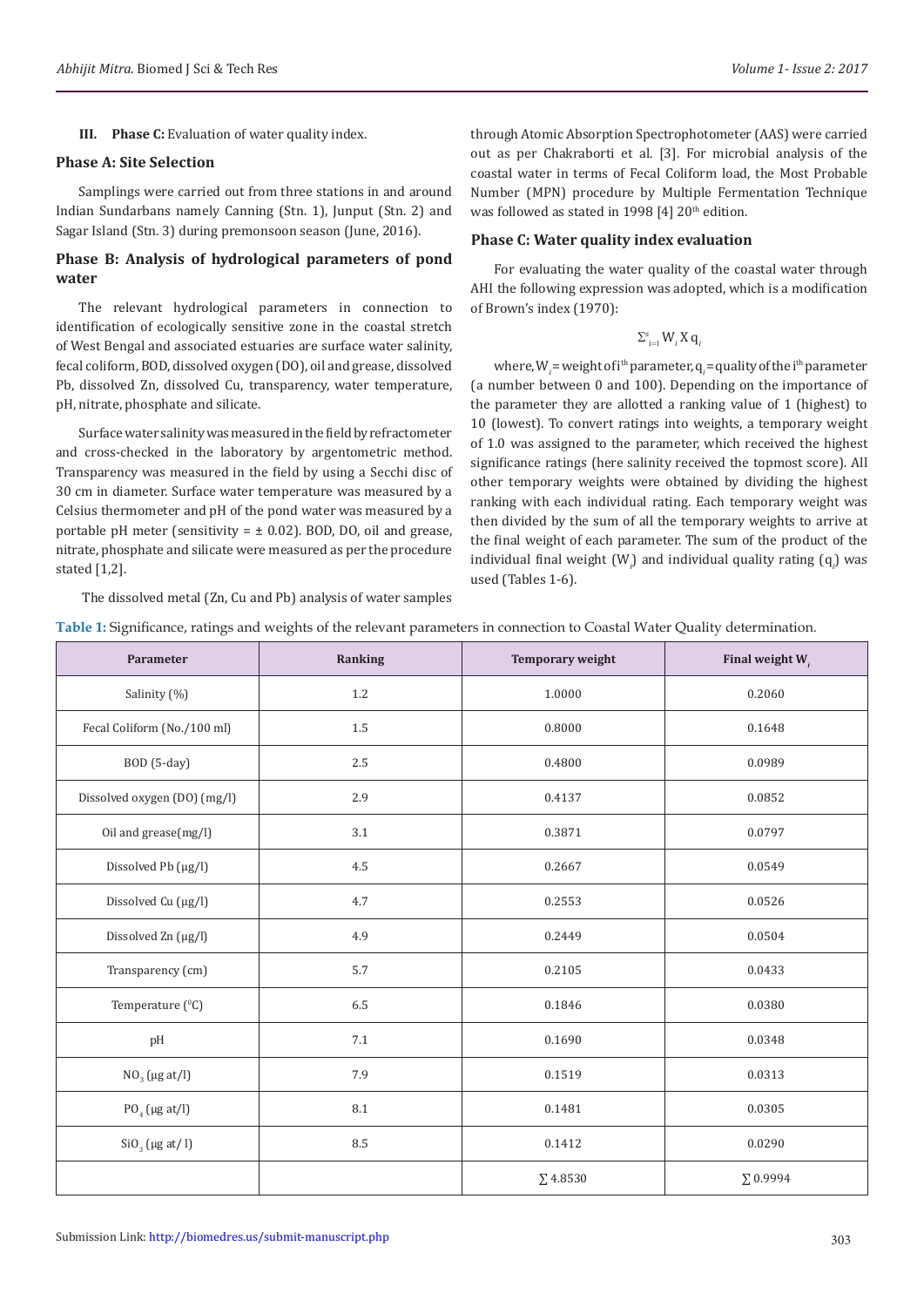| Parameter                    | Final weight w. | <b>Measured Value</b> | Optimum value Ref: * | Individual quality rating q. | $W_i$ $q_i$              |
|------------------------------|-----------------|-----------------------|----------------------|------------------------------|--------------------------|
| Salinity (%)                 | 0.2060          | 24.45                 | 25.00<br>98          |                              | 20.188                   |
| Fecal Coliform (No./100 ml)  | 0.1648          | 550                   | 100                  | $\boldsymbol{0}$             | $\boldsymbol{0}$         |
| BOD (5-day)                  | 0.0989          | 6.2                   | 3.0                  | $\boldsymbol{0}$             | $\boldsymbol{0}$         |
| Dissolved oxygen (DO) (mg/l) | 0.0852          | 5.12                  | 5.00                 | 98                           | 8.3496                   |
| Oil and grease (mg/l)        | 0.0797          | 2.9                   | 0.1                  | $\boldsymbol{0}$             | $\mathbf{0}$             |
| Dissolved Pb $(\mu g/l)$     | 0.0549          | 34.57                 | 10.00                | $\boldsymbol{0}$             | $\boldsymbol{0}$         |
| Dissolved Cu (µg/l)          | 0.0526          | 152.47                | 50.00                | $\boldsymbol{0}$             | $\boldsymbol{0}$         |
| Dissolved Zn (µg/l)          | 0.0504          | 483.12                | 100.0                | $\boldsymbol{0}$             | $\boldsymbol{0}$         |
| Transparency (cm)            | 0.0433          | 14.6                  | 30.0                 | 49                           | 2.1217                   |
| Temperature (0C)             | 0.0380          | 34.0                  | 32.0                 | 94                           | 3.5720                   |
| pH                           | 0.0348          | 7.79                  | 8.00                 | 97                           |                          |
| $NO3$ (µg at/l)              | 0.0313          | 13.59                 | 91<br>15.00          |                              | 2.8483                   |
| $PO_{4}$ (µg at/l)           | 0.0305          | 2.45                  | 1.50                 | 37                           | 1.1285                   |
| $SiO3$ (µg at/ l)            | 0.0290          | 107.67                | 80.0                 | 65                           | 1.8850                   |
|                              |                 |                       |                      |                              | $\sum w_i q_i = 43.4687$ |

**Table 2:** Determination of Aquatic Health Index (AHI) for Canning (Stn 1).

# **Table 3:** Determination of Aquatic Health Index (AHI) for Junput (Stn 2).

| Parameter                             | Final weight $w_i$ | <b>Measured Value</b> | Optimum value Ref: *  | Individual quality rating q. | $W_i$ $q_i$              |
|---------------------------------------|--------------------|-----------------------|-----------------------|------------------------------|--------------------------|
| Salinity (%)                          | 0.2060             | 29.18                 | 25.00                 | 83                           | 17.0980                  |
| <b>Fecal Coliform</b><br>(No./100 ml) | 0.1648             | 425                   | 100                   | $\boldsymbol{0}$             | $\boldsymbol{0}$         |
| BOD (5-day)                           | 0.0989             | 5.8                   | 3.0                   | $\overline{7}$               | 0.6923                   |
| Dissolved oxygen (DO)<br>(mg/l)       | 0.0852             | 4.11                  | 5.00                  | 82                           | 6.9864                   |
| Oil and grease (mg/l)                 | 0.0797             | 3.1                   | 0.1                   | $\mathbf{0}$                 | $\boldsymbol{0}$         |
| Dissolved Pb (µg/l)                   | 0.0549             | 18.46                 | 10.00                 | 15                           | 0.8235                   |
| Dissolved Cu (µg/l)                   | 0.0526             | 109.56                | 50.00<br>$\mathbf{0}$ |                              | $\overline{0}$           |
| Dissolved Zn (µg/l)                   | 0.0504             | 348.69                | 100.0                 | $\boldsymbol{0}$             | $\boldsymbol{0}$         |
| Transparency (cm)                     | 0.0433             | 15.9                  | 30.0                  | 47                           |                          |
| Temperature (°C)                      | 0.0380             | 33.9                  | 32.0                  | 94                           | 3.572                    |
| pH                                    | 0.0348             | 8.34                  | 8.00                  | 96                           |                          |
| $NO3$ (µg at/l)                       | 0.0313             | 13.15                 | 15.00<br>88           |                              | 2.7544                   |
| $PO_4$ (µg at/l)                      | 0.0305             | 1.71                  | 1.50                  | 86                           | 2.6230                   |
| $SiO_3$ (µg at/1)                     | 0.0290             | 87.62                 | 80.00                 | 91                           | 2.6390                   |
|                                       |                    |                       |                       |                              | $\sum w_i q_i = 41.3285$ |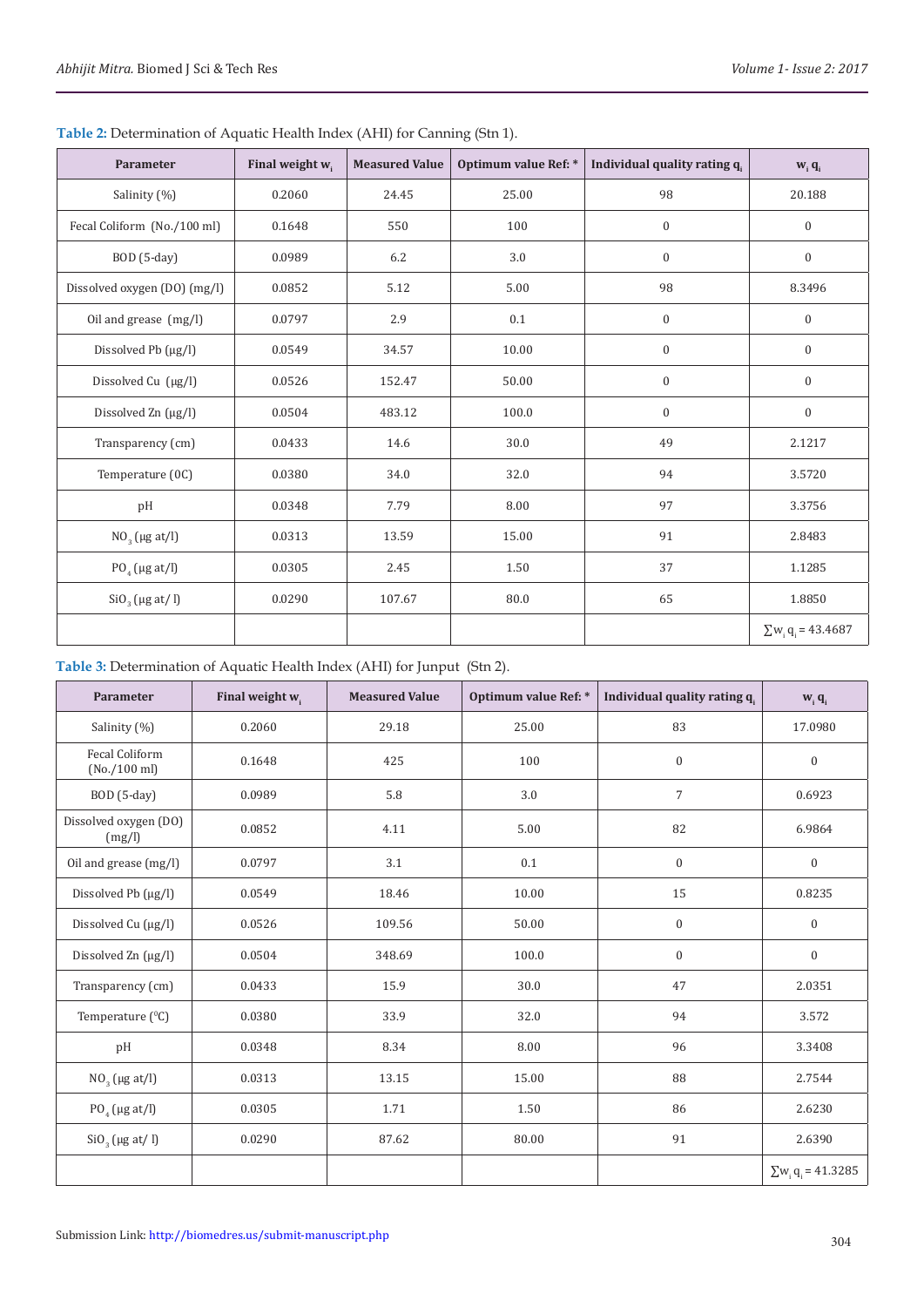| Parameter                       | Final weight w. | <b>Measured Value</b> | Optimum value Ref: * | <b>Individual quality</b><br>rating $q_i$ | $W_i q_i$                   |  |
|---------------------------------|-----------------|-----------------------|----------------------|-------------------------------------------|-----------------------------|--|
| Salinity (%)                    | 0.2060          | 28.11                 | 25.00                | 88                                        | 18.1280                     |  |
| Fecal Coliform<br>(No./100 ml)  | 0.1648          | 170                   | 100                  | 30                                        | 4.944                       |  |
| BOD (5-day)                     | 0.0989          | 5.1                   | 3.0                  | 30                                        | 2.9670                      |  |
| Dissolved oxygen (DO)<br>(mg/l) | 0.0852          | 3.99                  | 5.00                 | 80                                        | 6.8160                      |  |
| Oil and grease (mg/l)           | 0.0797          | 2.1                   | 0.1                  | $\mathbf{0}$                              | $\mathbf{0}$                |  |
| Dissolved Pb $(\mu g/l)$        | 0.0549          | 18.91                 | 10.00                | 11                                        | 0.6039                      |  |
| Dissolved Cu (µg/l)             | 0.0526          | 68.36                 | 50.00                | 63                                        | 3.3138                      |  |
| Dissolved Zn (µg/l)             | 0.0504          | 229.08                | 100.0                | $\boldsymbol{0}$                          | $\boldsymbol{0}$            |  |
| Transparency (cm)               | 0.0433          | 16.8                  | 30.0                 | 44                                        | 1.9052                      |  |
| Temperature $(^{0}C)$           | 0.0380          | 33.9                  | 32.0                 | 94                                        | 3.5720                      |  |
| pH                              | 0.0348          | 8.33                  | 8.00                 | 96                                        | 3.3408                      |  |
| $NO3$ (µg at/l)                 | 0.0313          | 14.15                 | 15.00                | 94                                        | 2.9422                      |  |
| $PO_4$ (µg at/l)                | 0.0305          | 1.75                  | 1.50                 | 84                                        | 2.5620                      |  |
| $SiO3$ (µg at/1)                | 0.0290          | 102.41                | 80.0                 | 72                                        | 2.0880                      |  |
|                                 |                 |                       |                      |                                           | 50.5049<br>$\sum w_i q_i =$ |  |

# **Table 4:** Determination of Aquatic Health Index (AHI) for Sagar Island (Stn 3).

**Table 5:** Scorecard of the selected stations according to AHI.

| <b>Station</b> | $S$ $w_i$ <b>q</b> | <b>Health Position</b> |
|----------------|--------------------|------------------------|
| Stn.1          | 43.4687            | -                      |
| Stn. 2         | 41.3285            |                        |
| Stn. 3         | 50.5049            |                        |

**Table 6:** Major Haldia Industries: Waste generation, treatment and disposal.

|                                                                   |                         |         | <b>Water Use</b><br><b>Status</b><br>$(m^3/d)$ | <b>Waste Generation</b>      |                 | <b>Status of disposal of Waste Effluent</b> |                                                                   |              |
|-------------------------------------------------------------------|-------------------------|---------|------------------------------------------------|------------------------------|-----------------|---------------------------------------------|-------------------------------------------------------------------|--------------|
| Name of the<br>Industry                                           | Size &<br>Category      |         |                                                | <b>Effluent</b><br>$(m^3/d)$ | Solid $(m^3/d)$ | <b>Status of</b><br><b>Effluent</b>         | <b>Disposal</b><br>of Effluent<br><b>Discharged</b><br>in the Sea | <b>Waste</b> |
|                                                                   |                         |         |                                                |                              |                 |                                             | Direct/<br>Indirect                                               | Solid Waste  |
| Shaw Wallace<br>& Co.                                             | Large<br>Pesticides     | Private | 265                                            | 50                           | 0.007           | Treated                                     | Indirect                                                          | NA           |
| Hindustan<br>Liver Ltd.                                           | Large<br>Chemicals      | Private | 3750                                           | 1065                         | NA              | Treated                                     | Indirect                                                          | NA           |
| Consolidated<br>Fibers &<br>Synthetic<br>Chemicals Ltd.           | Large Fiber             | Private | 3185                                           | 2303                         | 0.002           | Treated                                     | Indirect                                                          | <b>NA</b>    |
| Haldia Dock<br>Complex                                            | Large Dock              | Private | 2880                                           | 640                          | 25              | Untreated                                   | Indirect                                                          | NA           |
| IOC Ltd.                                                          | Large Oil &<br>Refinery | Private | 14650                                          | 13800                        | NA              | Treated                                     | Indirect                                                          | NA           |
| Chloride<br>Industries                                            | Large Lead<br>Battery   | Private | 446                                            | 402                          | 0.008           | Treated                                     | Indirect                                                          | NA           |
| HFC Ltd (Main<br>Plant fertilizer<br>not operating<br>since 1978) | Large<br>Fertilizer     | Private | 3400                                           | 3400                         | <b>NA</b>       | Partly Treated                              | Indirect                                                          | NA           |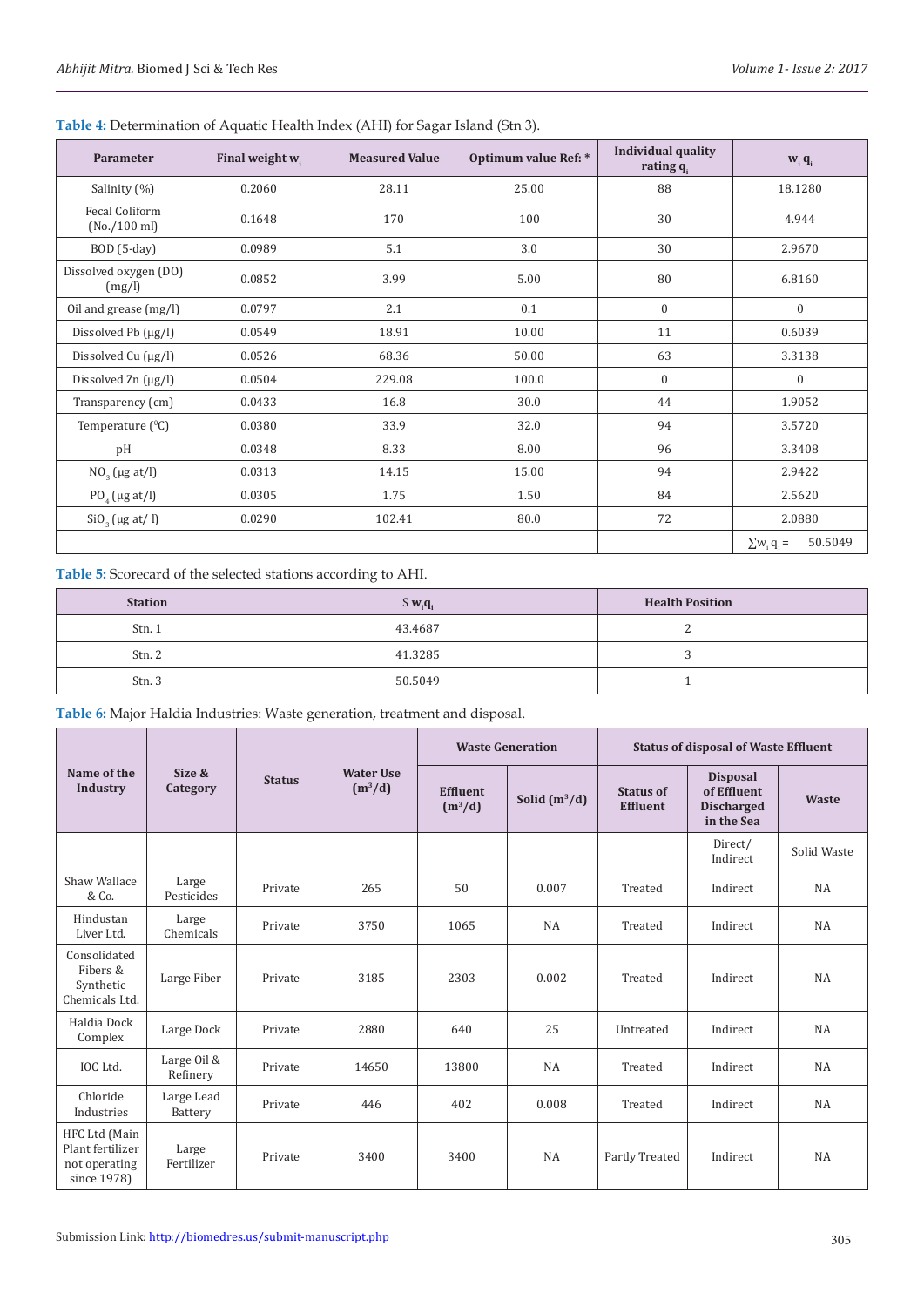## **Result and Discussion**

The Ecologically Sensitive Zone (ESZ) may be defined as the zone which sustains endemic gene pool and restricts activities that pose adverse impact on the biodiversity and the physical environment of the zone. The basis of evaluating the ESZ is to understand the magnitude of human interference on natural system. Ion the present era the adverse impact on natural system has increased due to intense industrialization and rapid urbanization in the coastal zone. The mushrooming of shrimp farms and unplanned proliferation of tourism unit has increased the magnitude of deterioration of water quality in the coastal zone. It is in this context the environmental quality assessment, its monitoring and survey have received prime importance.

Water quality index (WQI) evaluation is an approach to understand the health of the aquatic system by considering all the parameters relevant for determining the ecologically sensitive zone in the coastal stretch. Evaluation of water quality index is a step to monitor the health of the aquatic ecosystem. The index has gained currency during the last three decades but the concept in its rudimentary form was first introduced more than 150 years ago – in 1848 – in Germany where presence or absence of certain organisms in water was used as indicator of the fitness or otherwise of a water source. Since then various European countries have developed and applied different systems to classify the quality of the waters within their regions. These water classification systems are usually of two types:

- A. Those concerned with the amount of pollution present, and
- B. Those concerned with living communities of microscopic or microscopic organisms.

Rather than assigning a numerical value to represent water quality, these classification systems categorized water bodies into one of several pollution classes or levels. By contrast, indices that use a numerical scale to represent gradations in water quality levels are a recent phenomenon, beginning with Horton's index in 1965.

In course of time, the National Sanitation Foundations Water Quality Index (NSFWQI) developed by Brown et al (1970), gained much importance, but the index does not recognize and incorporate specific water supply, agriculture, industry etc. Later on another Coastal Water Quality Index (CWQI) was established by Shyue et al (1996) to better understand the coastal water quality in Taiwan by using Delphi to select several parameters from Marien Water Quality Standard. But the parameters identified by them are pH, DO, BOD, cyanide, Cu, Zn, Pb, Cd and Cr. These indexes also does not reflect parameters related to coastal and estuarine environment like salinity, silicate level, oil & grease etc, which have great influence on

regulating the health of those ecosystems. On this background, the present index is an addition of relevant parameters on the skeleton of Brown's index (1970). The Aquatic Health Index (AHI) in the present area of investigation is in the order Stn. 3 (Sagar Island,  $50.5049$ ) > Stn. 1 (Canning, 43.4687) > Stn. 2 (Junput, 41.3285). The order reflects the congenial environment at Sagar Island, which is at the confluence of the river Hugli and the Bay of Bengal. The presence of mangroves and the tidal flushing of the seawater (from Bay of Bengal) are the probable causes for environmental upgradation in this zone.

The Junput and Canning on the other hand are constantly under anthropogenic pressure due to presence of fish landing stations, markets, tourism and other human activities. It is become of human interference the coastal health undergoes deterioration and subsequently the value of aquatic health index gets reduced. In case of Canning the lower AHI value may be due to the proximity of the station to the highly urbanized and industrialized city of Kolkata, which regularly unload huge quantum of wastes of complex characters in the Kulti lock gate zone. But in case of Junput the lower AHI value may be attributed to excessive tourist load (as it is much nearer to the tourists spots of Digha and Shankarpur). In addition to this, the presence of fish landing stations at Junput is another prominent cause behind the lowering of the aquatic health index in this zone. The fishing vessels and trawlers contribute appreciable amount of Zn, Cu and Pb (from the antifouling paints that are used for conditioning the vessels), oil and grease in the ambient aquatic phase. Absence of proper treatment facility in the landing stations resulted in enhancement of the value of BOD and microbial load.

The coastal and estuarine waters, being the cradle of several of finfish, shellfish, seaweeds of commercial importance, needs regular monitoring as a part of safe-guarding the ecosystem. The enumeration of Aquatic health index is a definite approach to pinpoint the magnitude of deterioration of the coastal zone on the basis of which proper planning can be done to keep the ecosystem intact and stable.

## **References**

- 1. [Strickland JDH, Parsons TR \(1968\) A Practical Handbook of Seawater](https://epic.awi.de/39262/1/Strickland-Parsons_1972.pdf) [Analysis. 2nd Ed. In: Bulletin Fisheries Research Board of Canada](https://epic.awi.de/39262/1/Strickland-Parsons_1972.pdf)*,* 167: [310.](https://epic.awi.de/39262/1/Strickland-Parsons_1972.pdf)
- 2. [APHA \(American Public Health Association\) \(1995\) Standard methods](https://www.standardmethods.org/) for the examination of water and waste water.  $20<sup>th</sup>$  edn, APHA, [Washington DC, USA.](https://www.standardmethods.org/)
- 3. [Chakraborty D, Adams F, Van Mol W, Irgolic JK \(1987\) Determination](http://www.sciencedirect.com/science/article/pii/S0003267000830664/pdf?md5=b00dea80368ad05c80fedd52ae1b9604&pid=1-s2.0-S0003267000830664-main.pdf) [of trace metals in natural waters at nanogram per litre levels by](http://www.sciencedirect.com/science/article/pii/S0003267000830664/pdf?md5=b00dea80368ad05c80fedd52ae1b9604&pid=1-s2.0-S0003267000830664-main.pdf) [electrothermal atomic absorption spectrometry after extraction with](http://www.sciencedirect.com/science/article/pii/S0003267000830664/pdf?md5=b00dea80368ad05c80fedd52ae1b9604&pid=1-s2.0-S0003267000830664-main.pdf) [sodium diethyldithiocarbamate. In: Analytica Chemica Acta, 196: 23-31.](http://www.sciencedirect.com/science/article/pii/S0003267000830664/pdf?md5=b00dea80368ad05c80fedd52ae1b9604&pid=1-s2.0-S0003267000830664-main.pdf)
- 4. Mitra A (1998) Status of coastal pollution in West Bengal with special reference to heavy metals. Journal of Indian Ocean Studies 5(2): 135- 138.